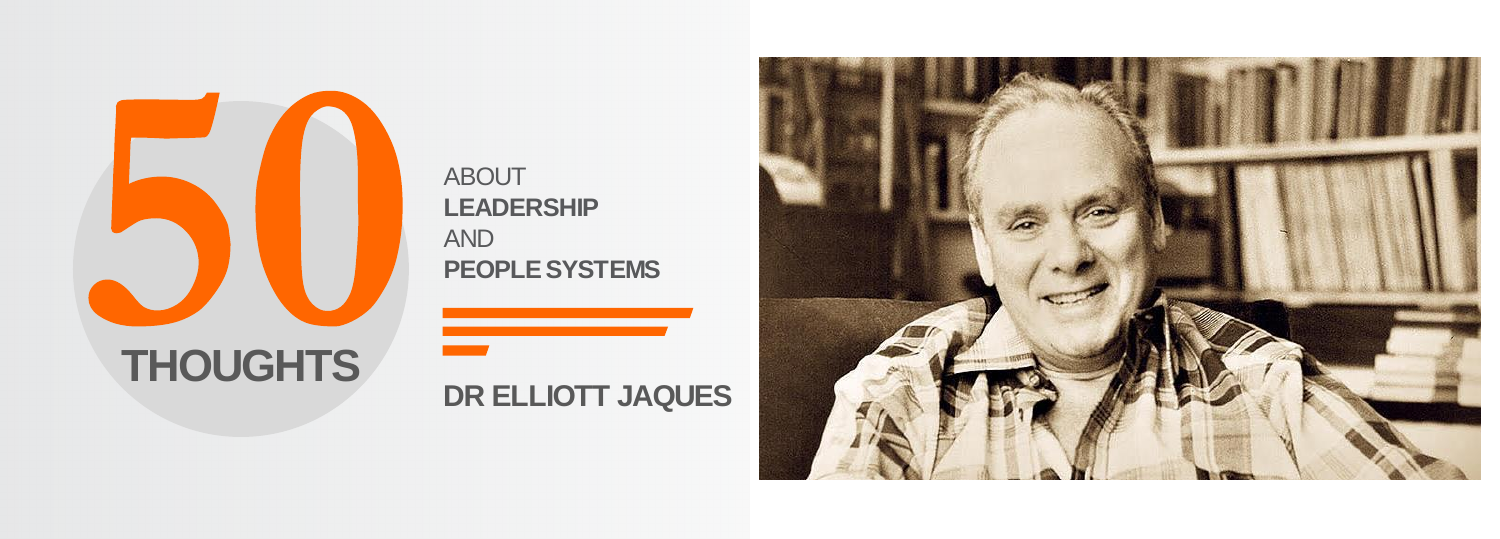

*Systems Drive Behaviours*



| <b>Systems Drive Behaviours</b>           | $\overline{2}$ |
|-------------------------------------------|----------------|
| <b>Why People Work</b>                    | 9              |
| <b>Manager-Subordinate Accountability</b> | <b>15</b>      |
| <b>Managerial Authority</b>               | 23             |
| <b>Managerial Organization Structure</b>  | 27             |
| <b>Cross-Functional Morass</b>            | 32             |
| <b>Right People for Right Roles</b>       | 37             |
| <b>Demystification of Compensation</b>    | 46             |
| <b>Managerial Leadership</b>              | 54             |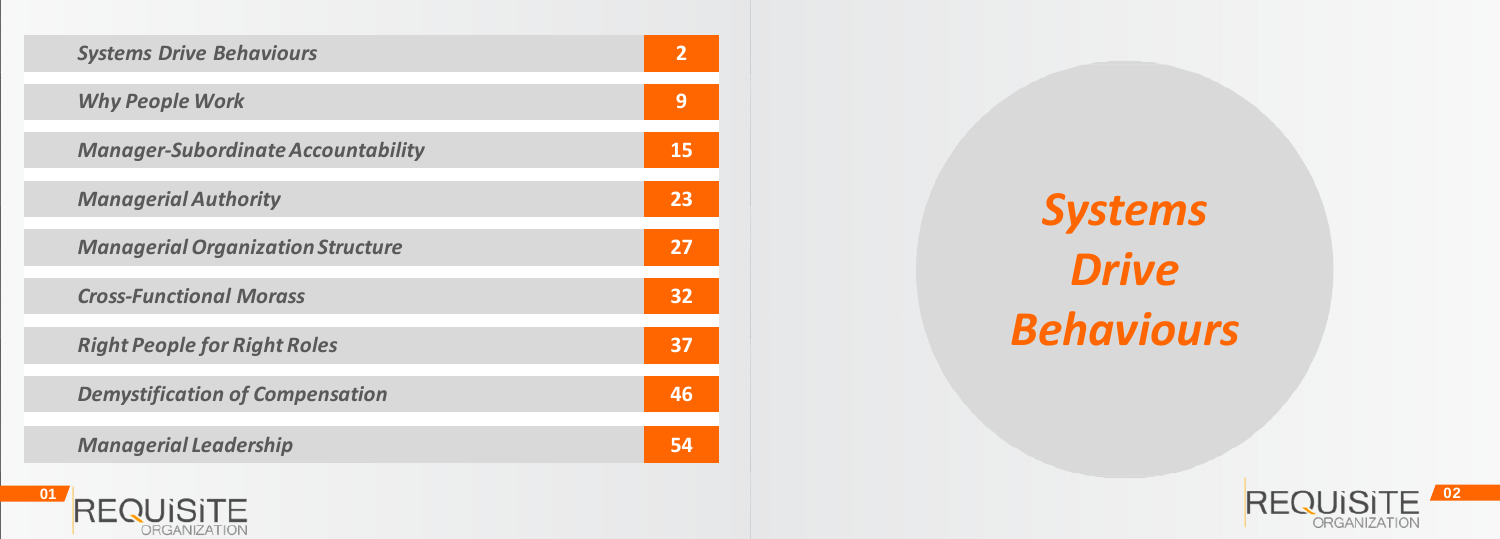#### **"** The people are fine. It is **the managerial leadership systems** (the "people" systems) that are at fault**. "**





**"** The managerial hierarchy is potentially one of **the most creative of social institutions.** Unfortunately, its full potential has rarely been realized in practice**. "**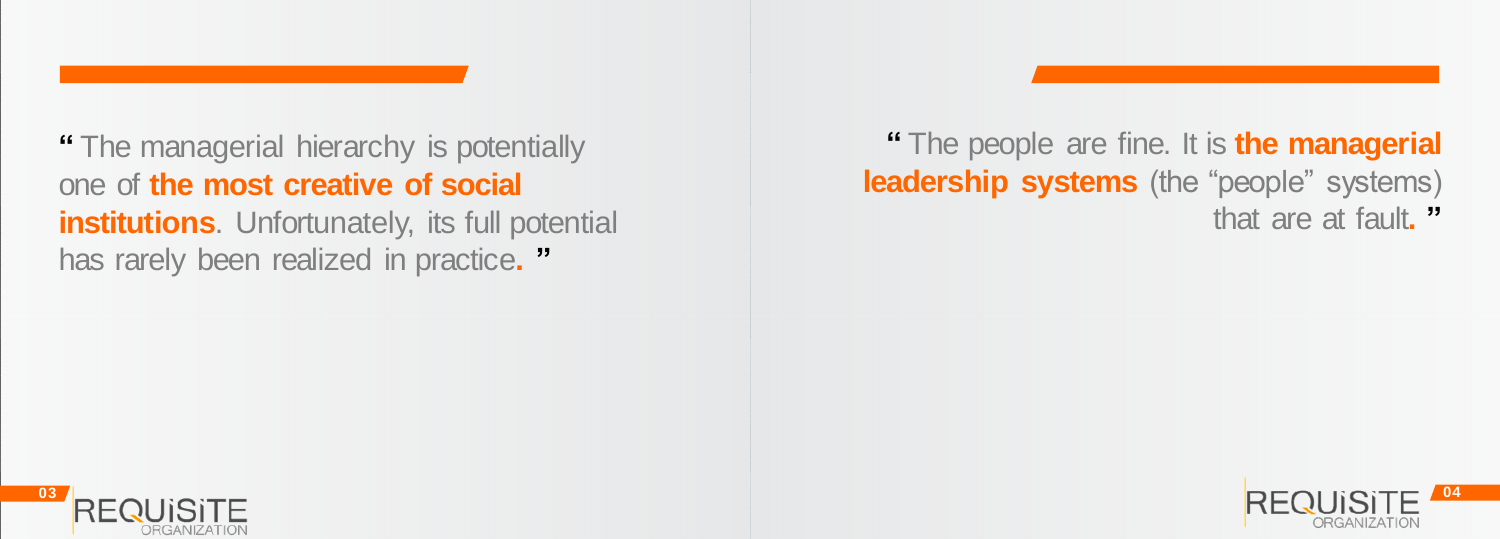**"** We all have been hog-tied by pessimistic **misconceptions of people** at work. These misconceptions have arisen from the **observation of how people behave**, understandably, within badly flawed managerial leadership systems**. "**





**" Sound people systems** have a mighty pay-off both in productive effectiveness and in **rich human satisfaction. "**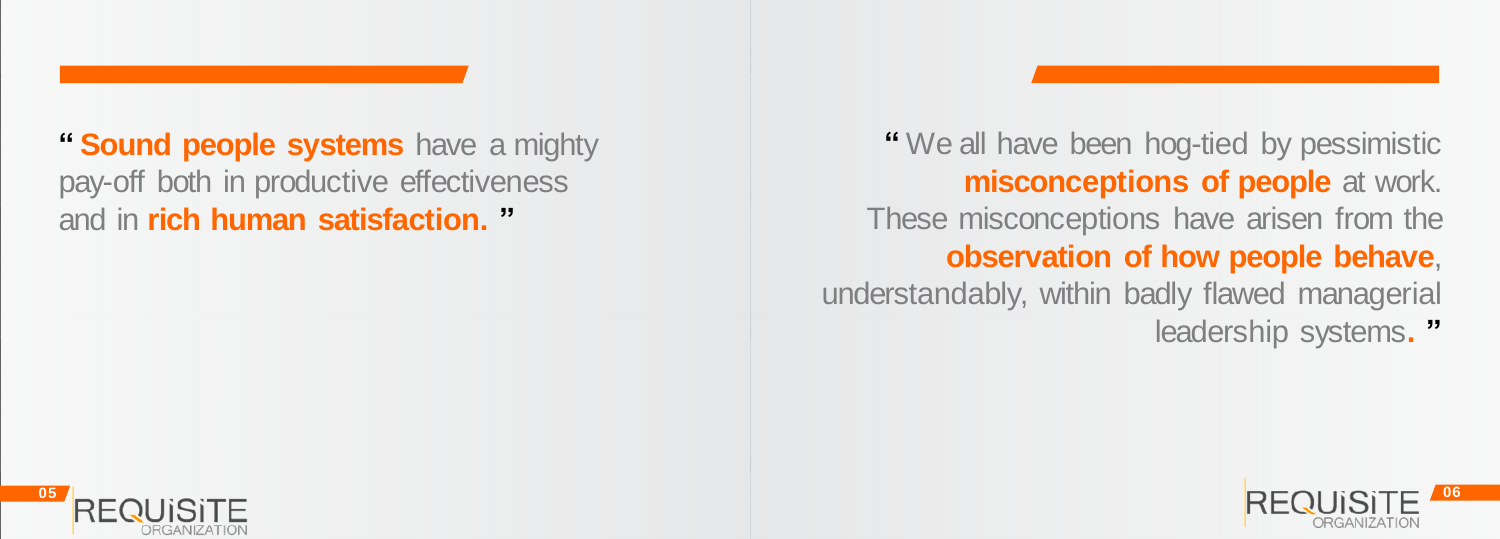**"** Beware of the belief that **things cannot be all that bad** with current managerial and people systems. Their **serious defects are concealed**  by the sound common sense and constructive impulse of their people**. "**





**"** Misconceptions lead to **inept people systems**, **which** produce unfortunate behaviours, **which** lead to a one-sided, negativistic view of people at work, **which** leads to new inept people system fads, **which** produce unfortunate behaviours, **which… "**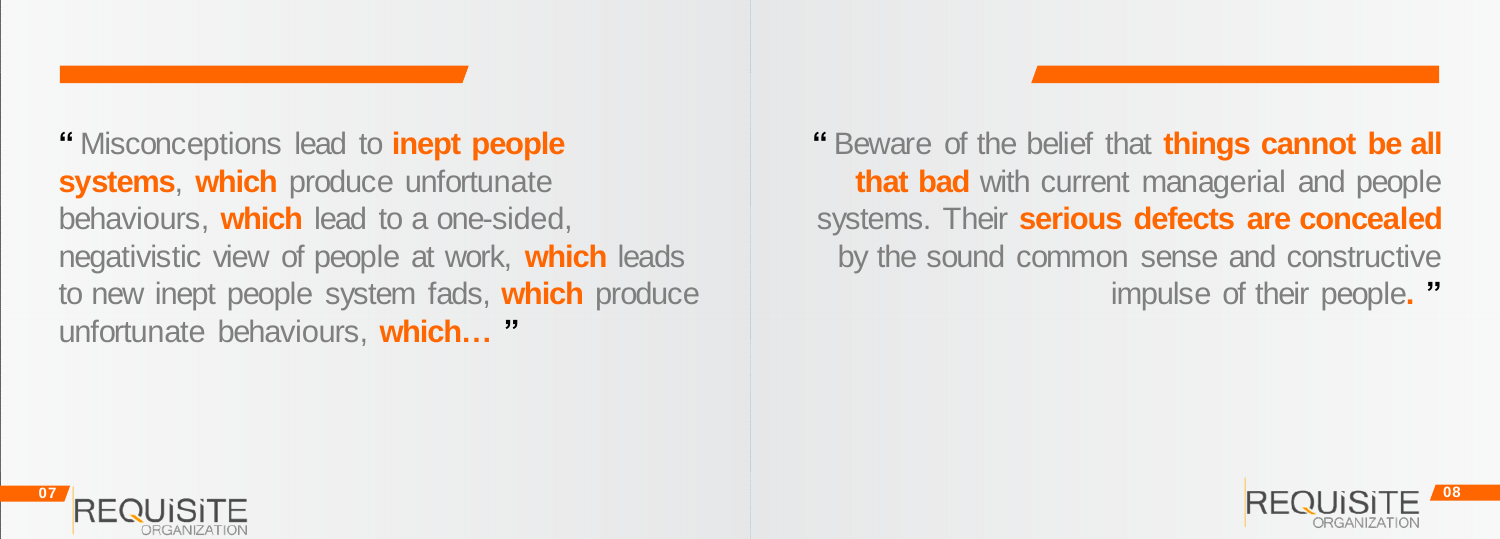

*Why People Work*



**"** Work at one's full potential capability is **essential for the well-being of human beings**, and under requisite conditions will be strongly valued as such**. "**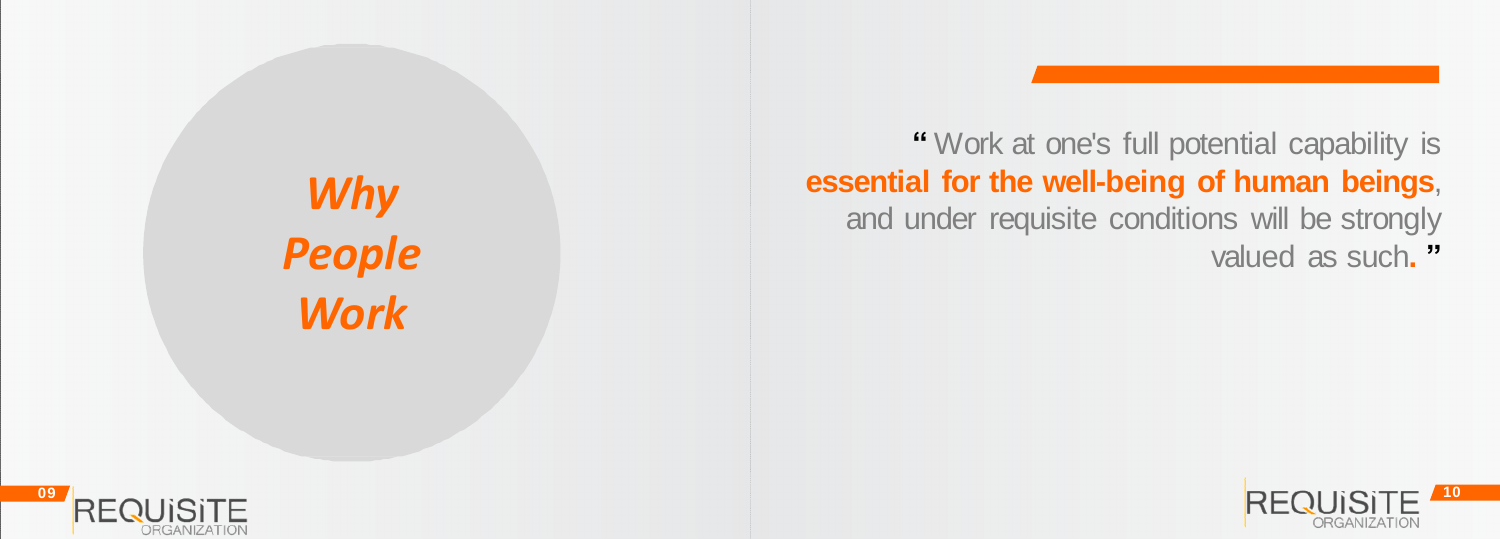#### **"** Everyone needs **continual challenging work**  that adds value to others**. "**



**"** People do not need to be motivated in order to work effectively. **They need to be free from demotivators**; that is to say, to be free from conditions that inhibit their natural desires **to get the great satisfaction** that goes with effective work**. "**

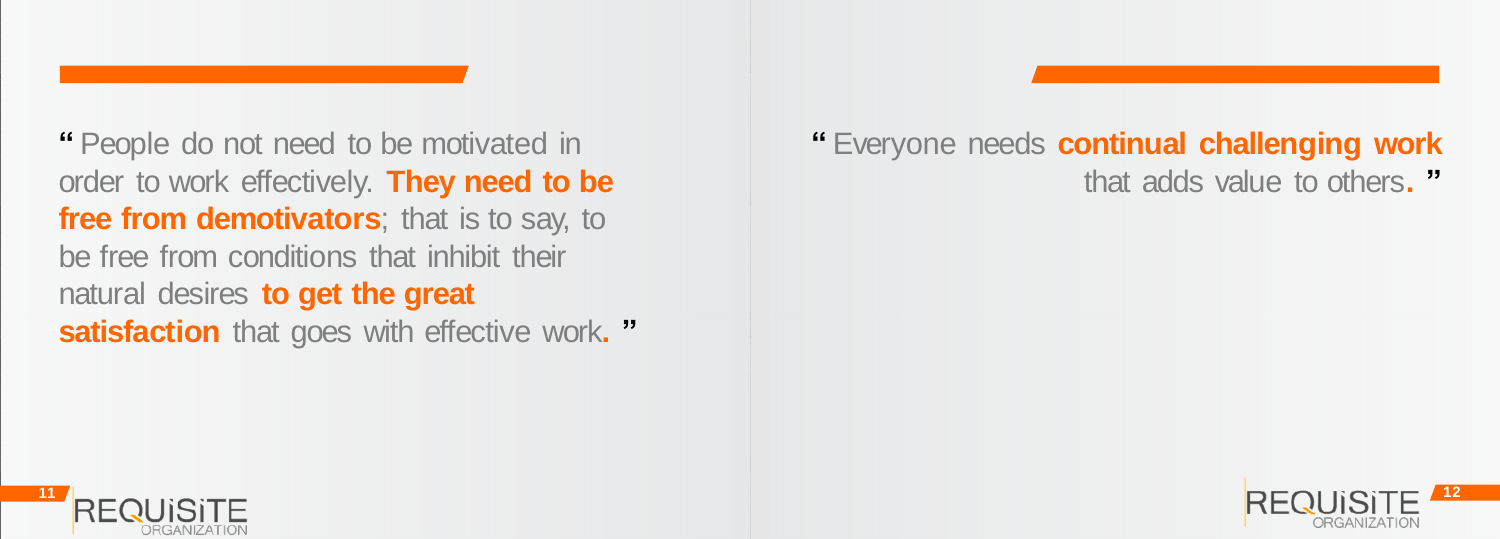**"** Under requisite organizational conditions, **the self-same people can and do change very rapidly in behaviour** without having to change in personality - to become decisive, to be concerned about others, to have trusting relationships, and to work with energy and initiative**. "**





**"** The **great organizational paradox** is that effective group collaboration stems from clear **recognition of individuals and individual accountability** combined with clear specification of the working role relationships**. "**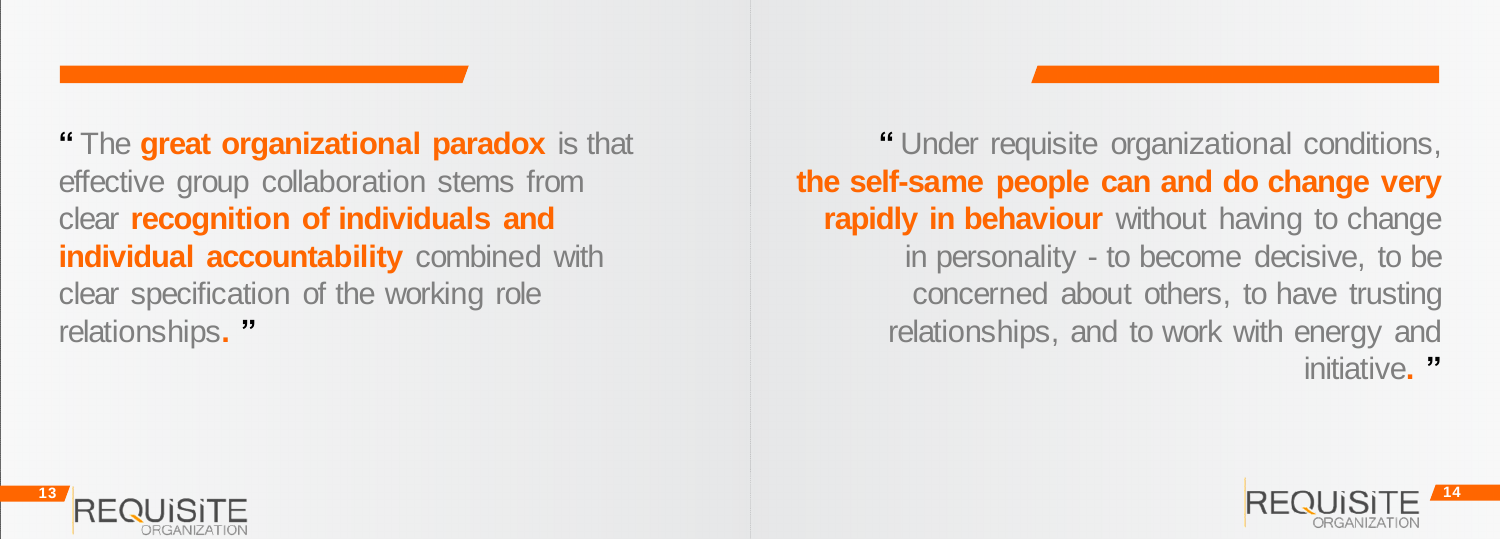

*Manager-Subordinate Accountability*



**"** Unclarity and incorrect assumptions about **managerial accountability and authority** are the starting point for dysfunctional people systems**. "**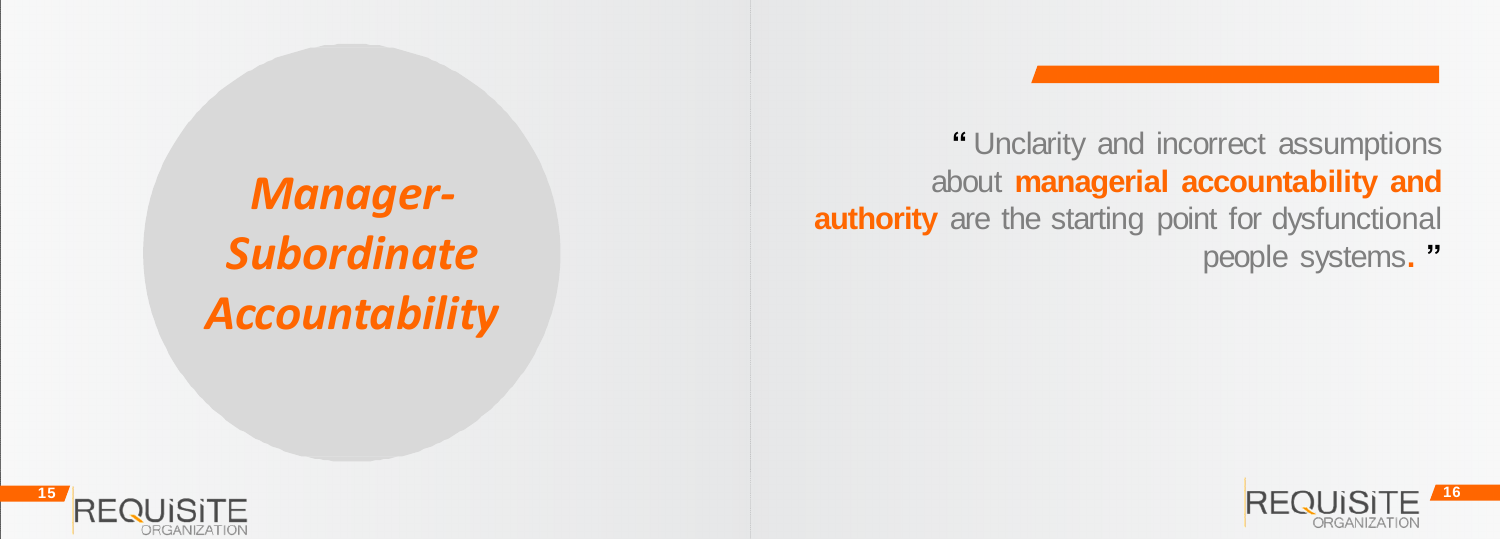#### **"** For subordinates to be held accountable for their results (instead of the manager) is alienating and **a force in the direction of corruption. "**



**"** There are **two absolutely basic principles**: **first**, all employees, including managers, must be held accountable for the continuous exercise of full commitment of capability in their work; **second**, managers must be held accountable for the results of the work and working behaviours of immediate subordinates**. "**

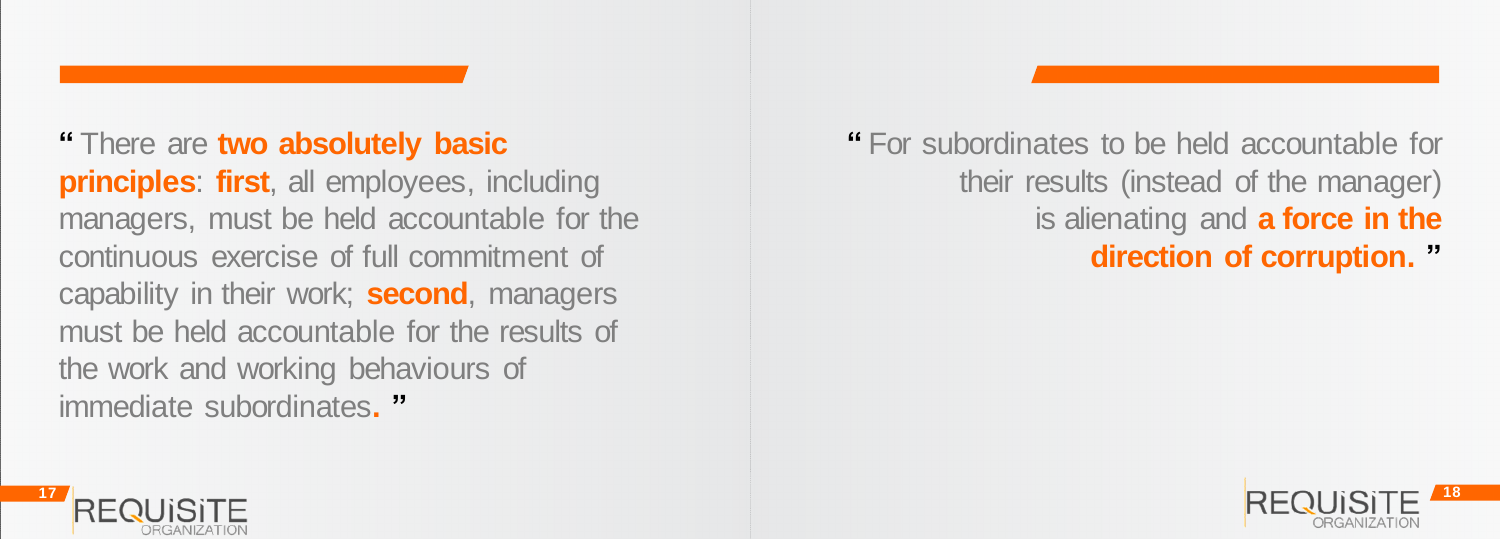#### **"** All employees, including managers, must be held accountable for **continually doing their best** to achieve their assigned tasks**. "**



**"** For employees to have **a manager who is held accountable for their results** is to feel part of a realistic and caring organization**. "**

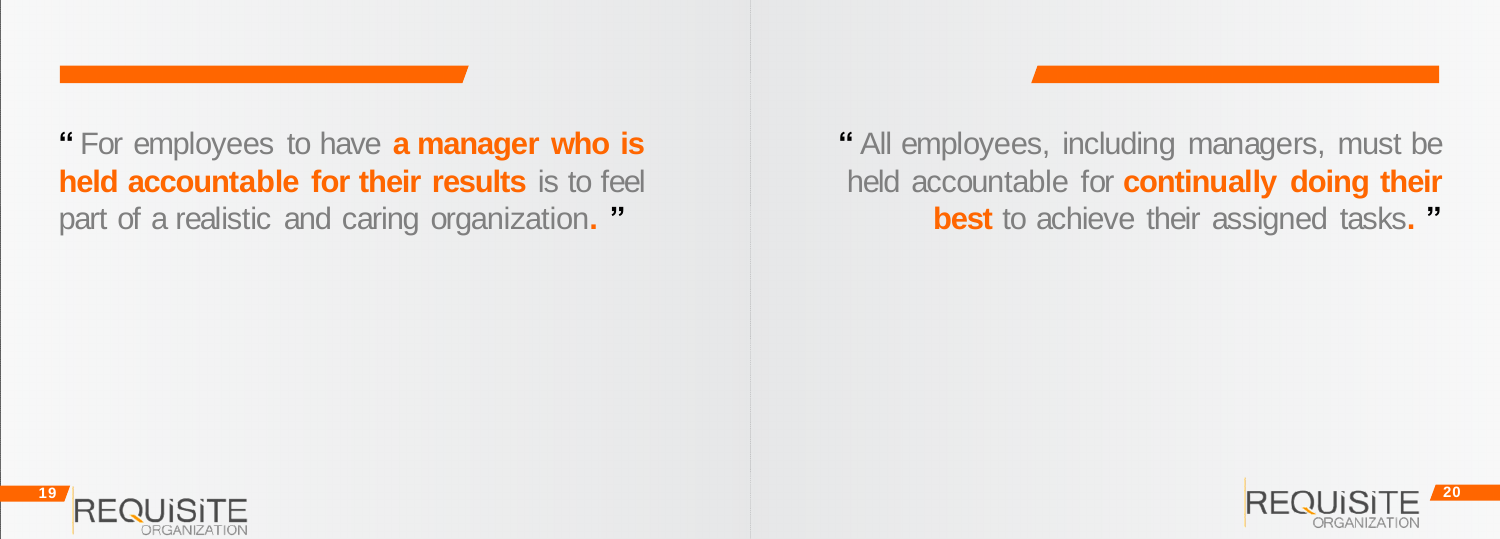# **"** It is the managers who are accountable for **and long-term results** from an assigned

deciding how best to **get optimum short-, mid-,** 



functional area**. "**



**"** It is **the managers who must be counted** upon for the results achieved. That is why all managers at all levels must be given **full 24-hour authority and accountability** for a total area, with its people and its other resources**. "**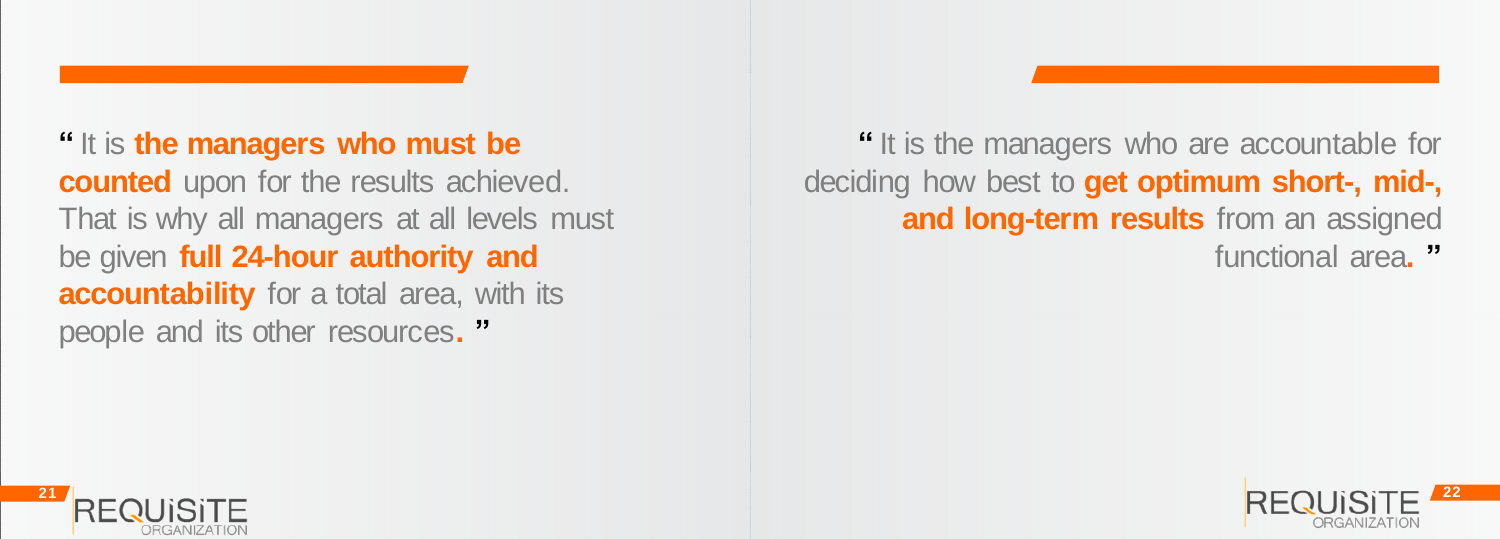

### *Managerial Authority*



**"** Managers do not need and should not be given the authority to hire and fire. **They must have authority** to veto an appointment to their team and to deselect from their team after due process**. "**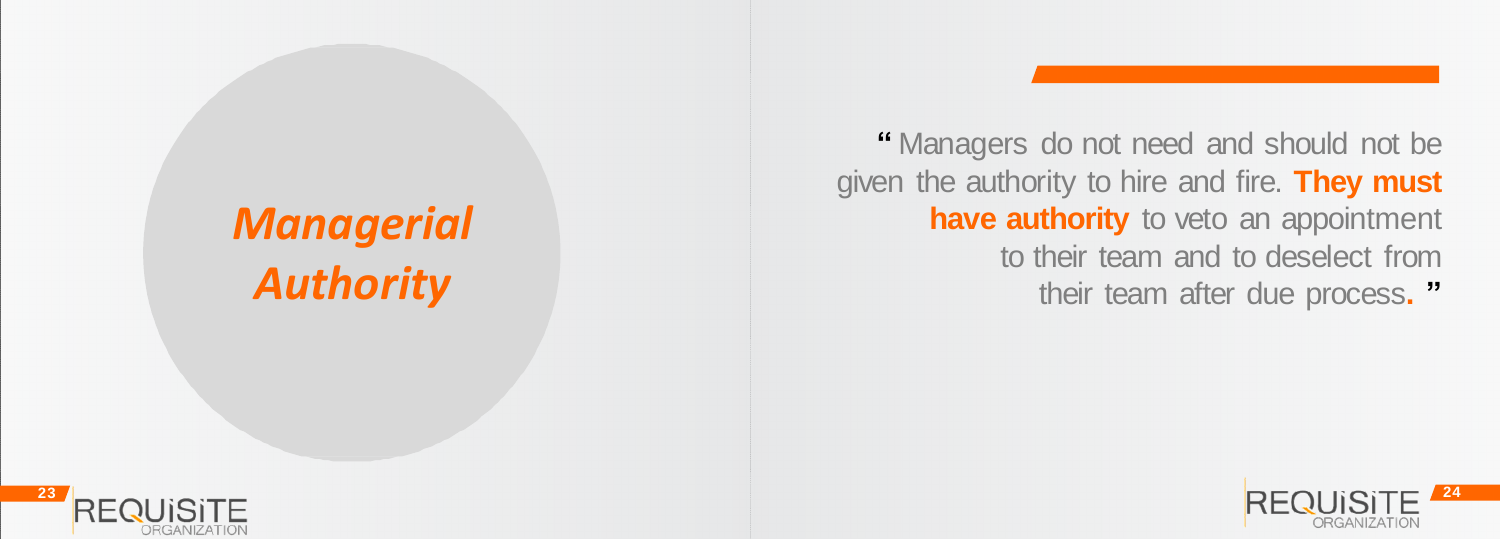#### **"** Managers must not be bypassed on assignments given to their team members, and **must have the authority** to

decide merit rewards**. "**





**"** Deselection may not be the most comfortable term, **but the process is absolutely crucial** for enabling managers to maintain a sound organization**. "**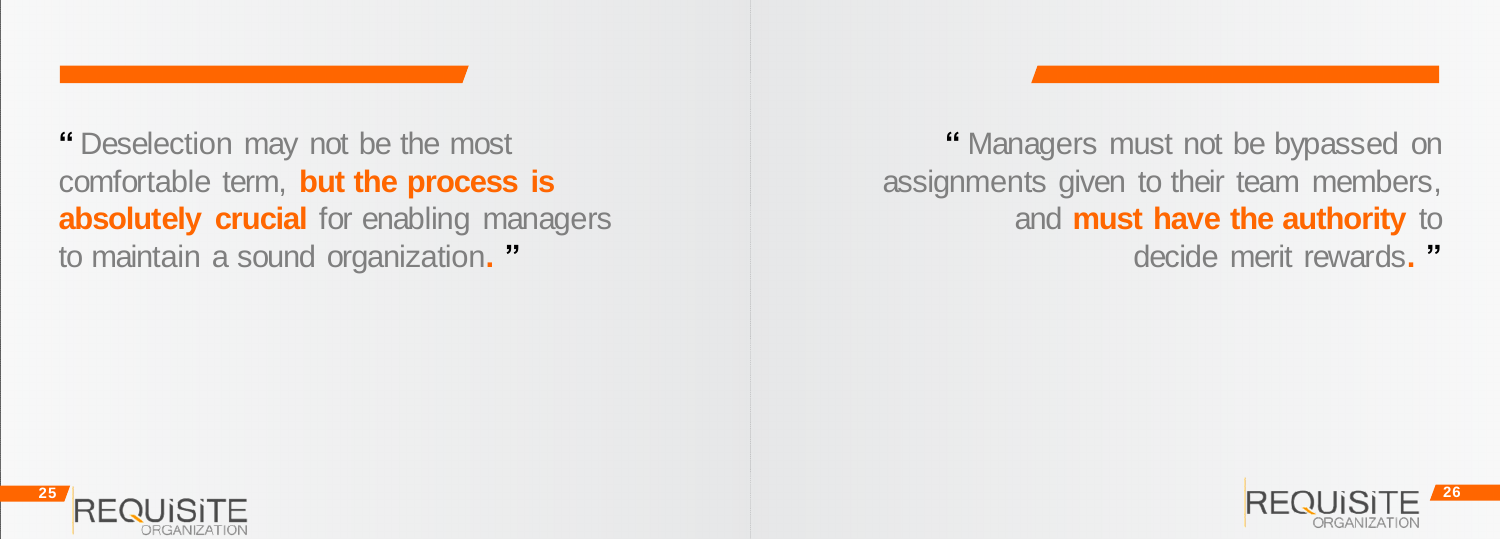

*Managerial Organization Structure*



#### **"** Poorly defined **hierarchical symptoms** are a drag on productive effectiveness**. "**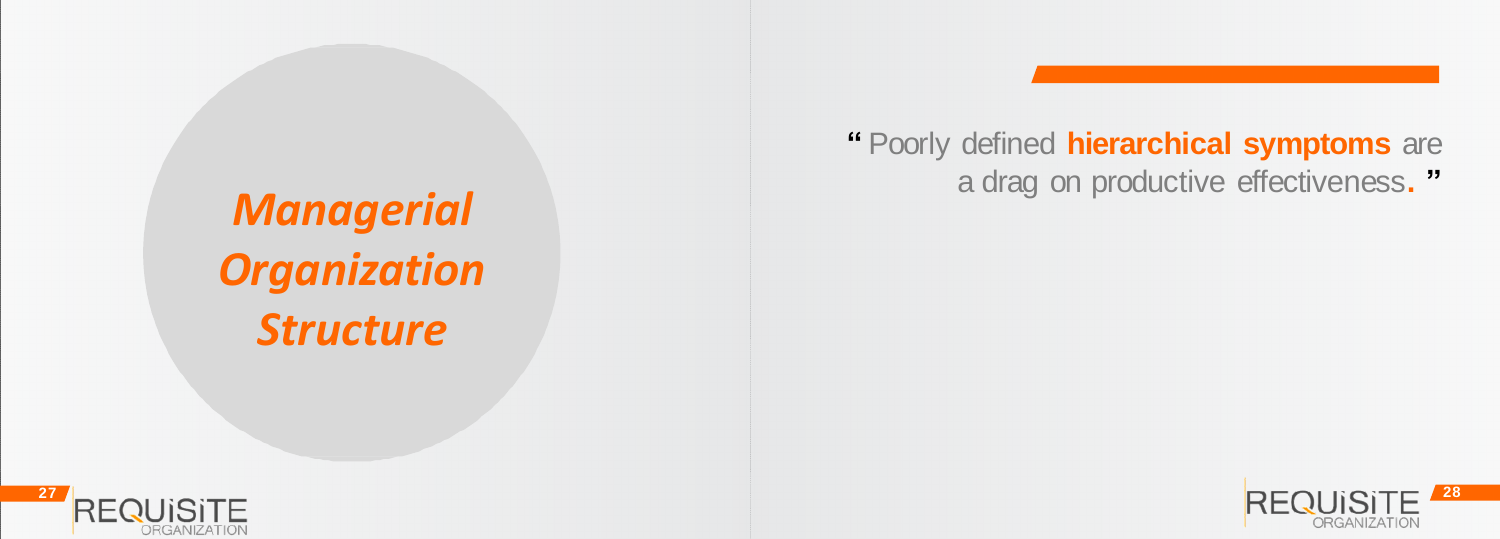#### **"** There is **one unique underlying optimum structure** of managerial layers for each organization that follows from the time-span of discretion required of the role of the CEO**. "**



**"** The **level of work (size)** of all employment roles can be measured by their time-spans of discretion. **Time-span measurement** is simple, quick and objective**. "**

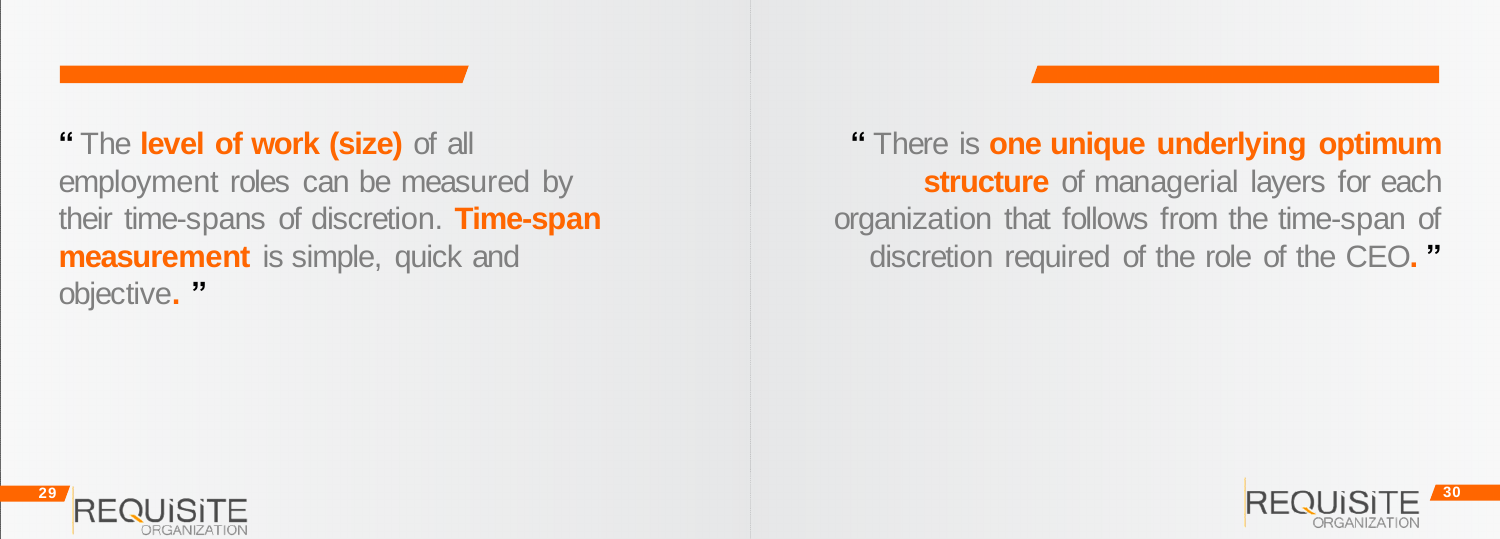organization to lead is **to establish the right number of basic layers**.

**<sup>31</sup> <sup>32</sup> "** The first step in getting a good Too many or too few layers gives rise to predictable problems with managerial leadership**. "**



### *Cross - Functional Morass*

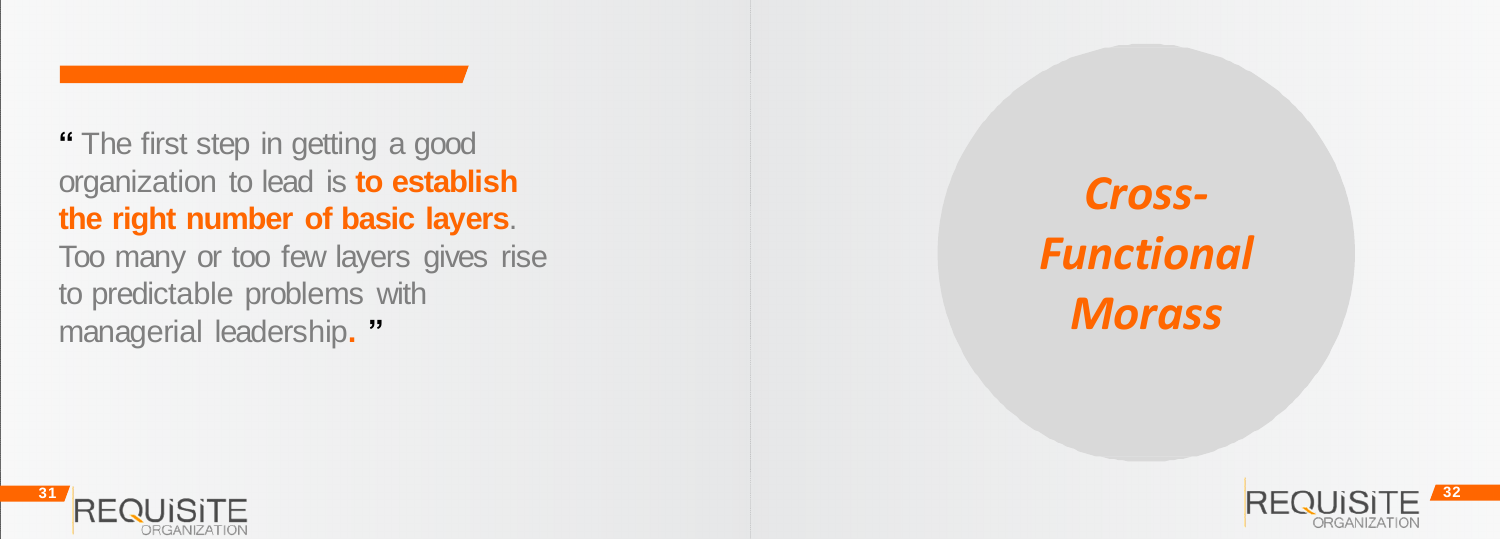**"** Given clearly established accountability and authority in cross-functional working relationships, **employees should have no reason** or right to argue or fight with each other**."**





**"** The universal lack of specification of the accountabilities and authorities in **the cross-functional relationships of everyone's everyday work** is the biggest source of interpersonal stress and conflict in organizations**. "**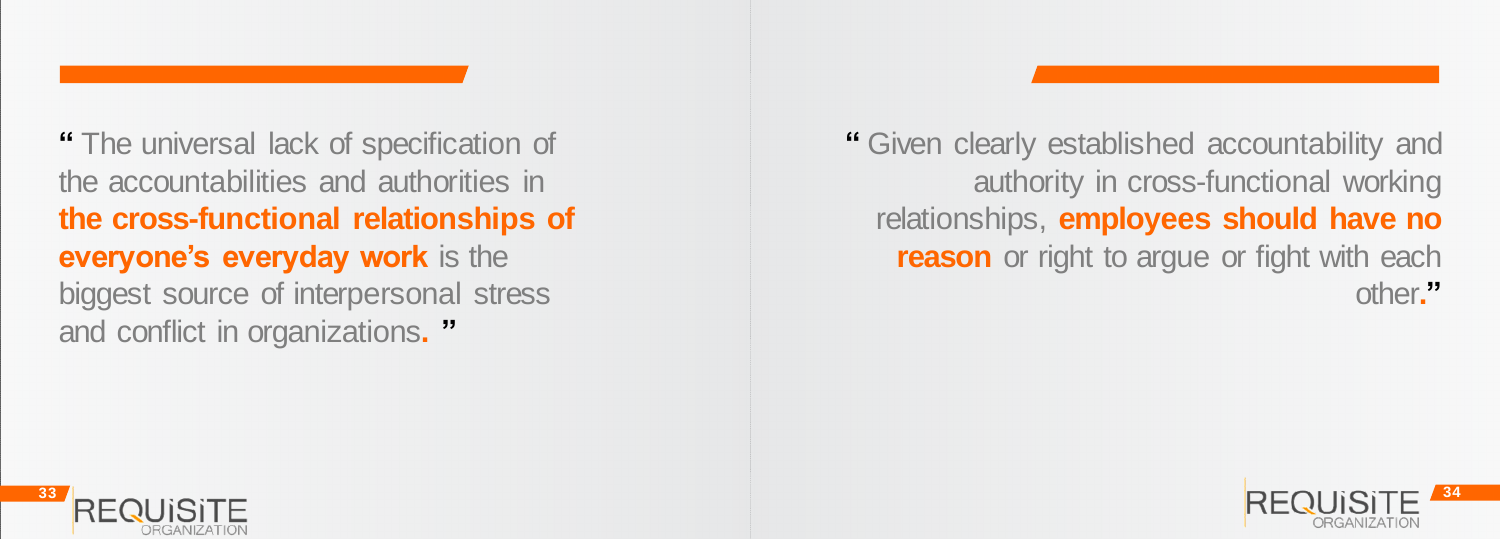**"** It is good managerial leadership systems that **enable people to achieve their best work and working relationships**. Such systems justifiably require, and can in fact elicit, sound behaviours**."**





**"** Managerial hierarchies are vertically organized by specialty. **But the flow of output takes place horizontally across vertical specialties**. That is why the establishment of clear terms of reference for cross-functional working relationships is so important**. "**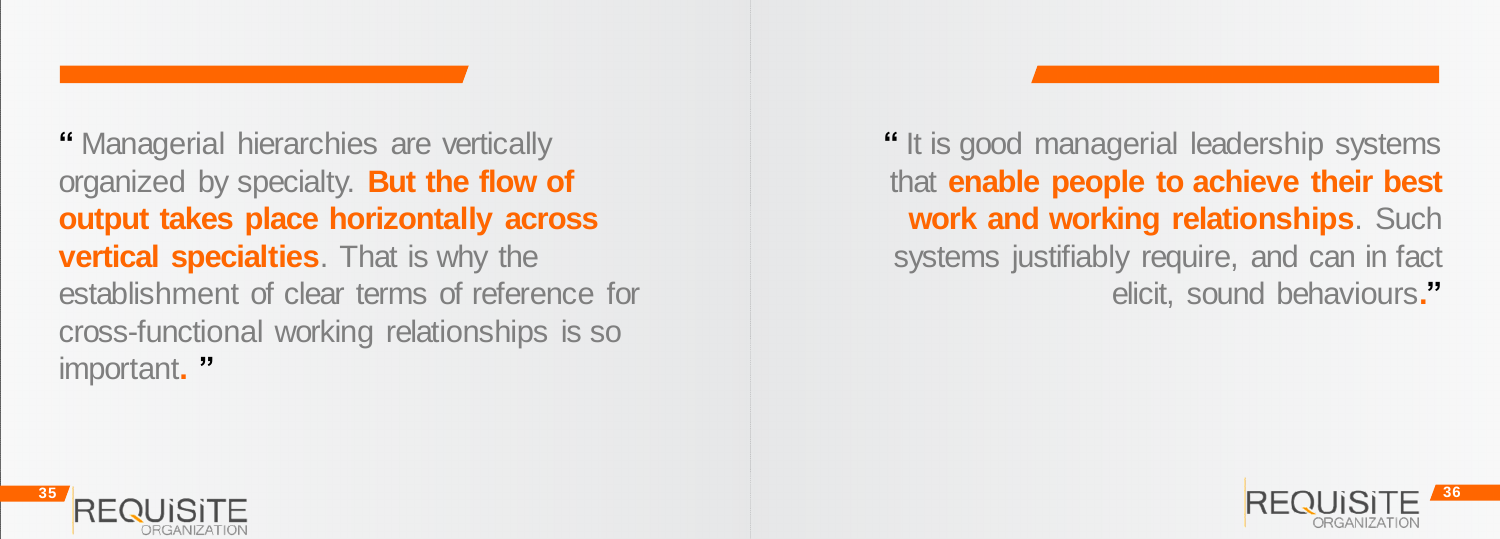

*Right People for Right Roles*

#### **"** Managers need to **have the right level of working capability** to be good leaders, and not the magic of

charisma**. "**

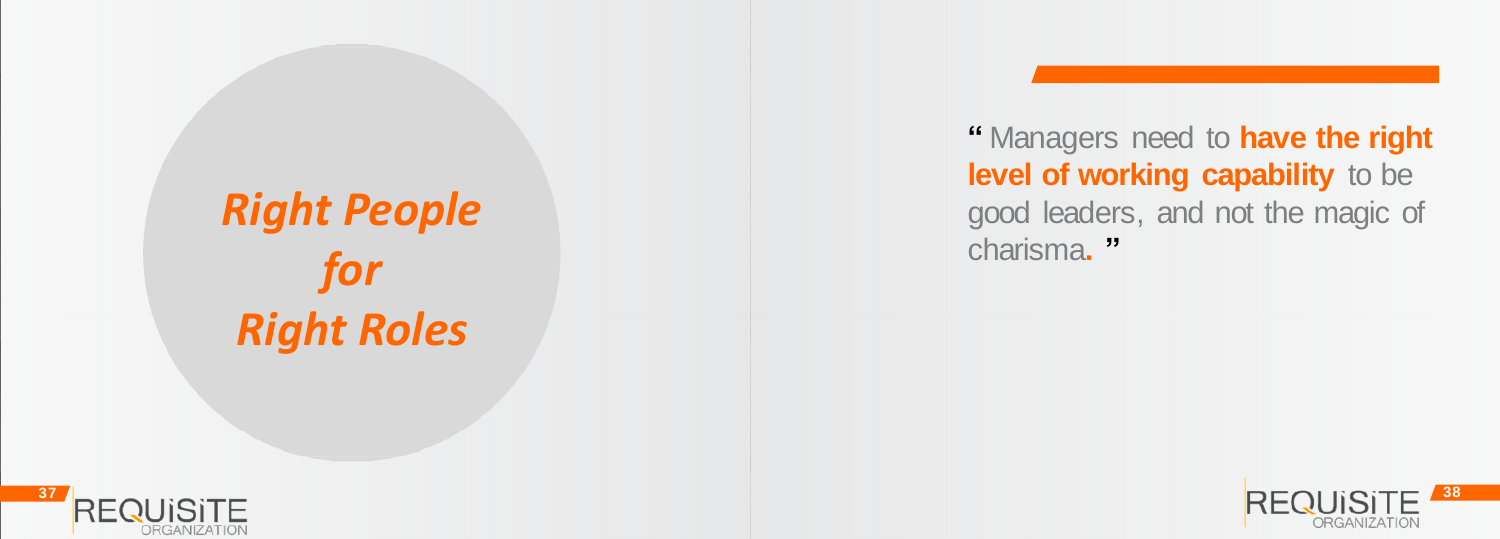**"** Managers have an accurate **judgment of the potential capability of their subordinates** and of their subordinatesonce-removed – and so do the subordinates themselves. But **none of them** has had the concepts and language with which to state this knowledge**."**





**"** The **qualities required for success in an employment role are**: potential capability to do the work of certain complexity, skilled knowledge for that work, commitment to the full role, and consistent demonstration of the behaviours required in the role**. "**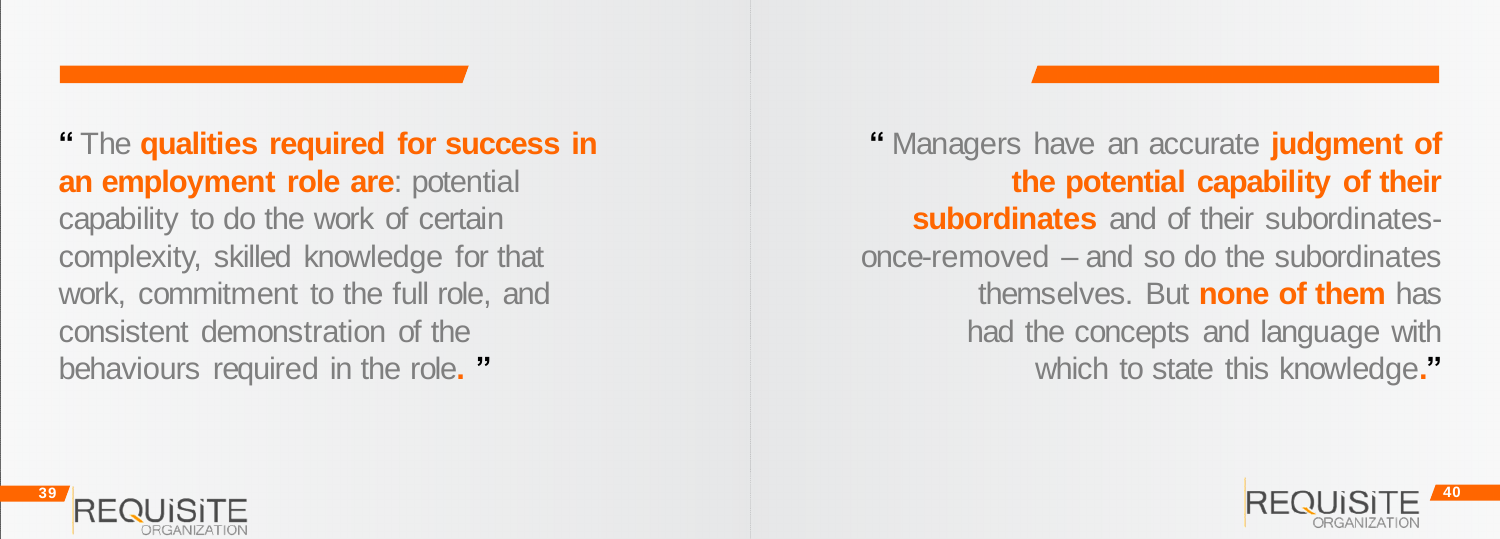#### **"** Consider for a moment how much more successful you could be as a manager if you had a **comprehensive portrait of your talent pool at all levels**. That possibility exists**."**



### **"** The managerial hierarchy is the **organizational expression of the hierarchical structure of human capability**. The basic structure of managerial layers coincides with the layers of complexity of information processing used by humans in all aspects of life**. "**

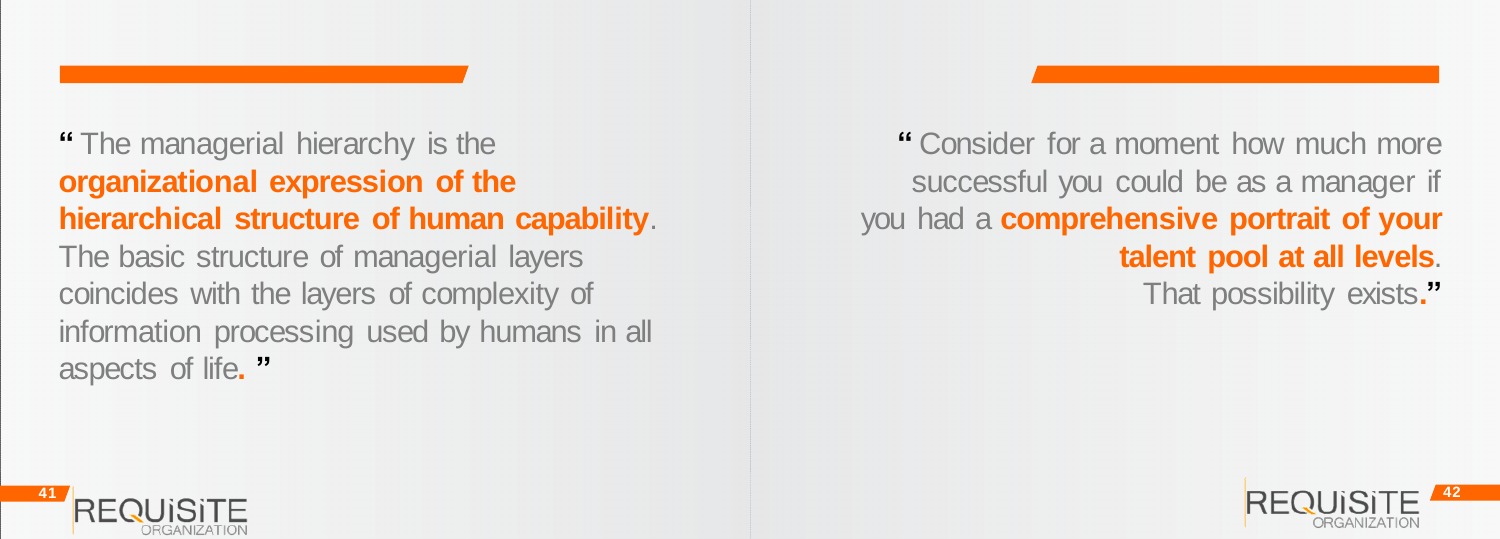**"** Each employee's **immediate manager coaches him/her** on how to improve in current role and advises the MoR about the employee's future possibilities**."**





**"** Each employee's **manager-onceremoved (MoR) mentors him/her** with respect to career and personal development**. "**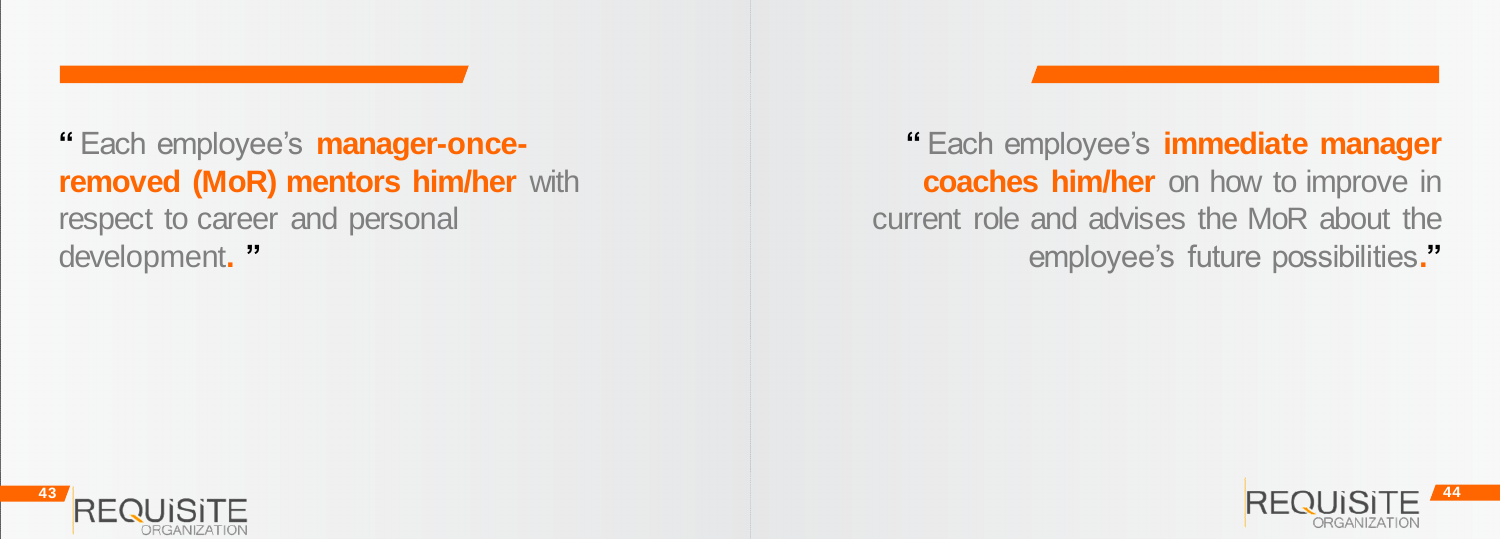

**"** An accountable effective MoR is the best mentor. **Mentoring does not require a professional psychologist** or a person with some special kind of intuition or sensitivity, but does require a stated purpose in the talent development system, and a bit of practice**. "**



## *Demystification of Compensation*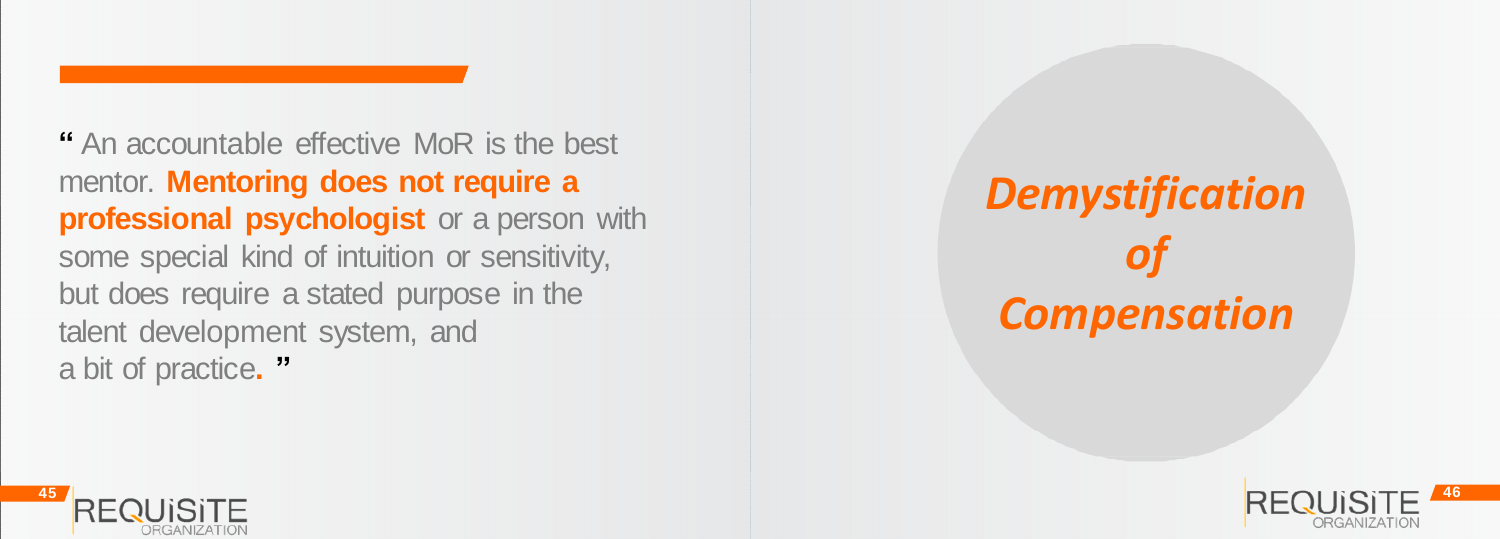**"** All employees have **a strong and clear judgment of the total compensation** that would be fair for the work they are assigned to do**."**





**"** An employment contract is **a contractual commitment to bring an agreed level of capability to the work** of doing one's best to produce assigned outputs. Failure of an employee to exercise full commitment is a contractual violation**. "**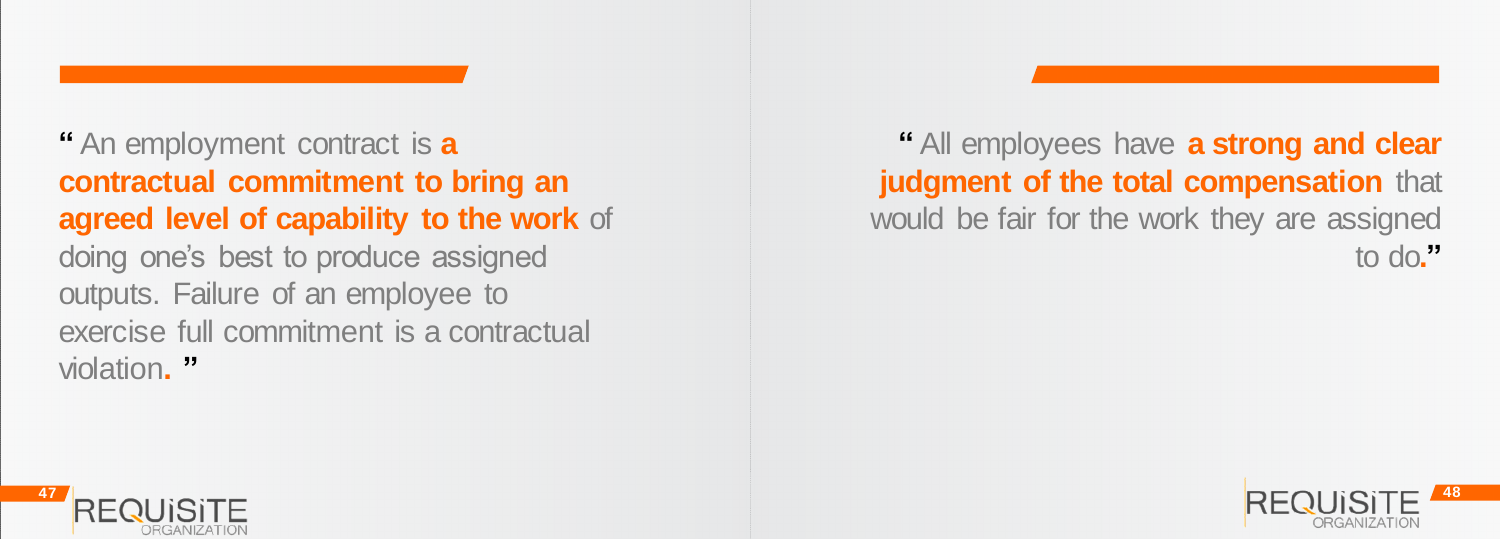#### **"** The **self-centred behaviour demanded**  by the pay negotiation procedures commonly used in organizations, gives human nature a bad name**."**





**"** In a common economic region, **employees** at the same levels of work as measured in time-span of discretion, **share the same judgments of fair pay**. The pattern of fair differentials is the same worldwide**. "**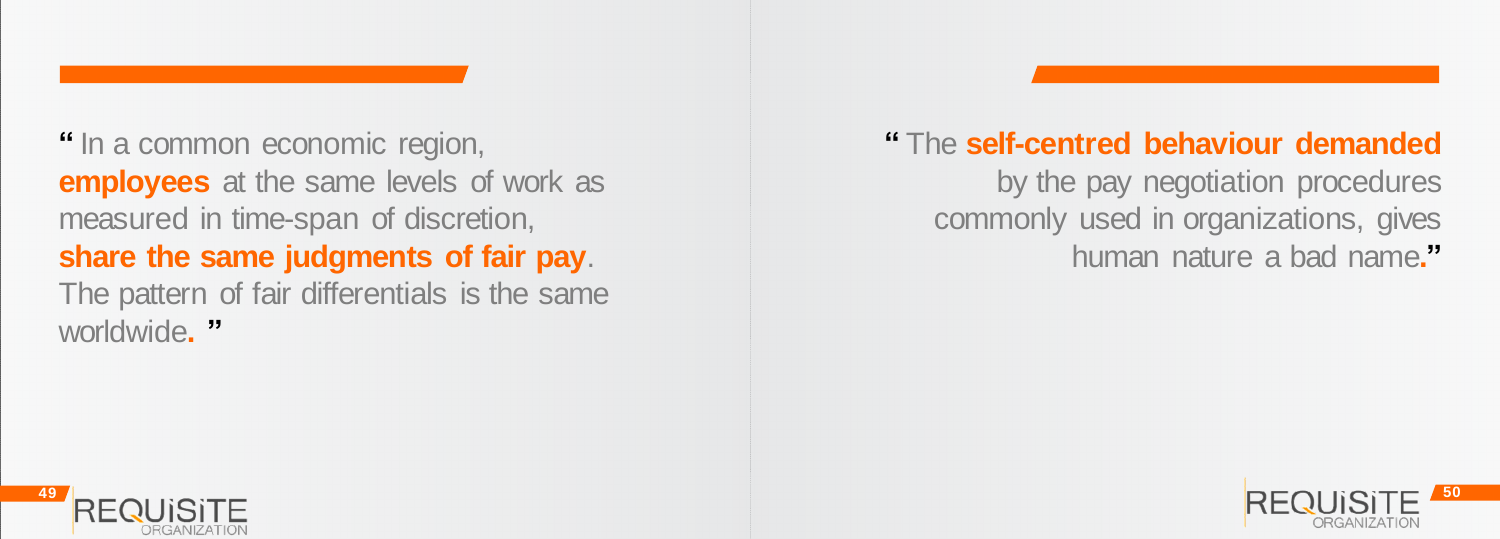**"** A great opportunity lies in waiting **to bring fairness and justice into our compensation systems**, with a potential boost to productivity, employee morale and social strength**."**





**"** Felt-fair differential pay structure **gets rid of the disruptive fight over pay.** It treats people as live human beings and not as dead meat (subjected to commoditypricing negotiations)**. "**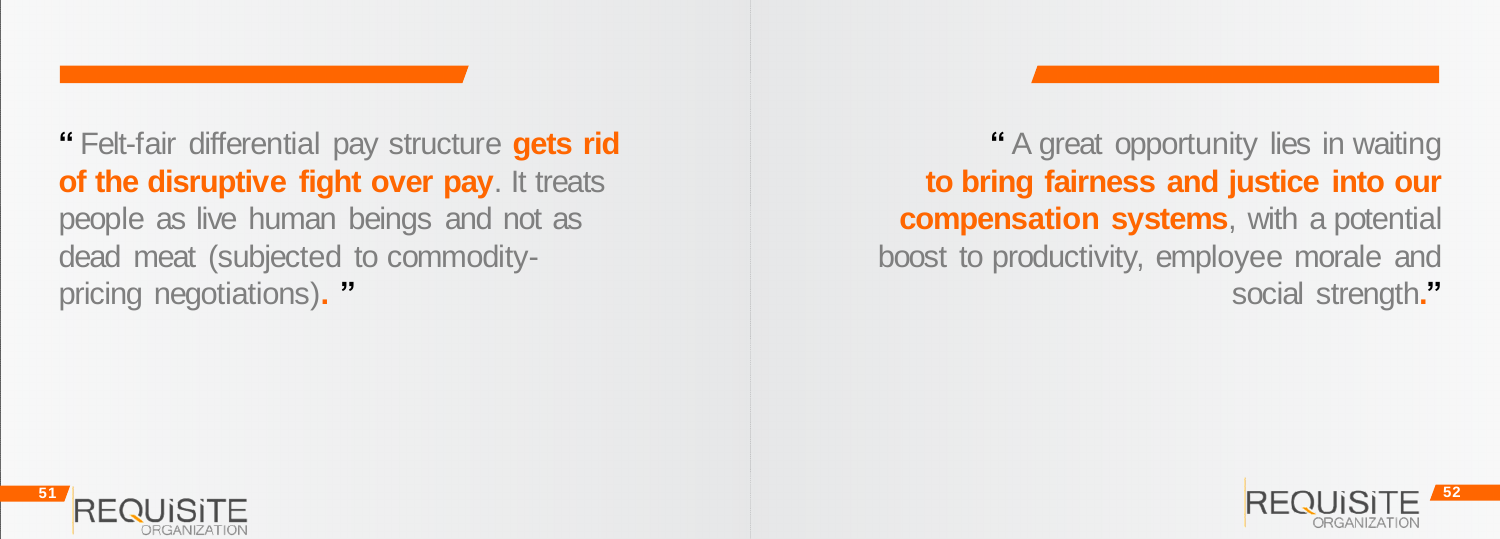

**"** The failure of academic gurus for nearly 60 years to take note of **the possible existence of a massive sense of differential fairness** in people about pay, never fails to amaze me**. "**

### *Managerial Leadership*

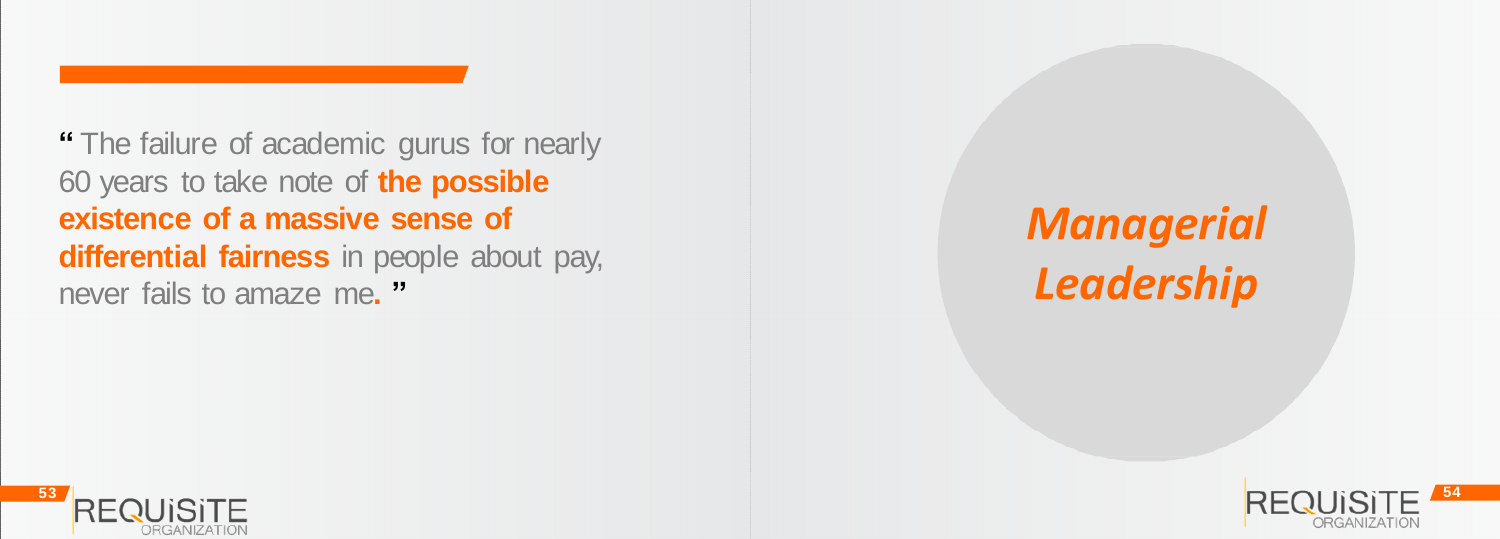#### **"** Leadership is a **work-a-day concept of working toward common goals**, rather than of setting one's own separate goals**."**



**"** Great managerial leadership derives from **the setting of sound strategies**  and success in carrying out those strategies and not from any particular personality qualities**. "**

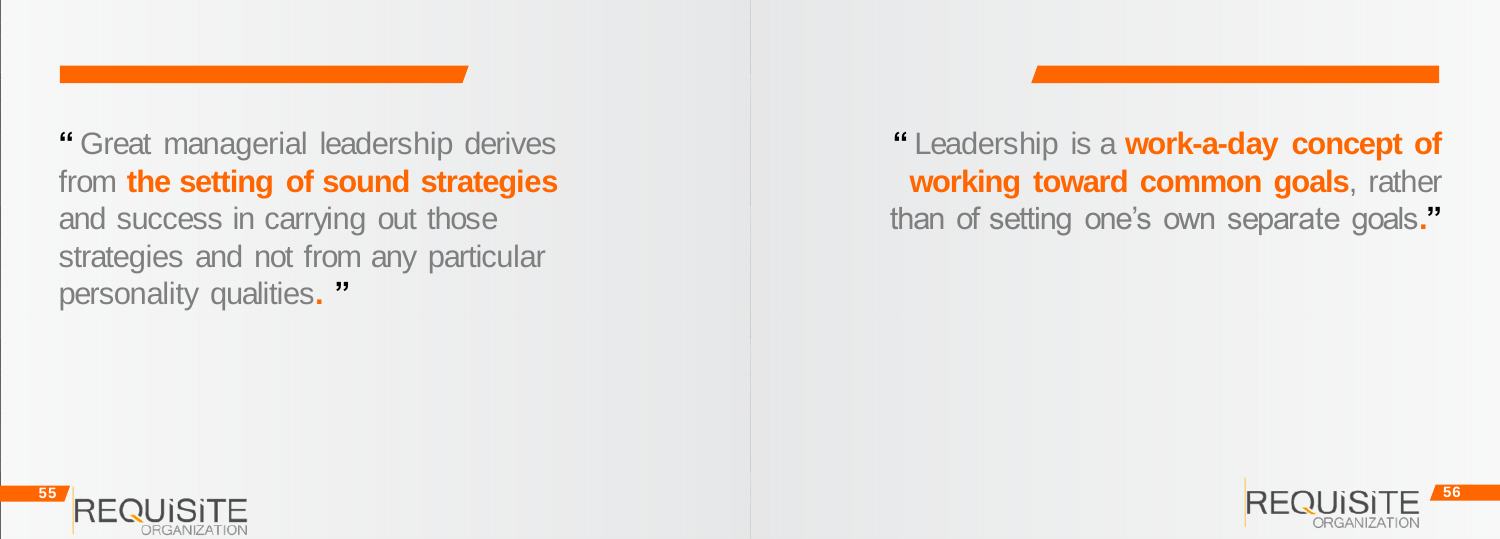**"** Wisdom in **sanctioning and directing good managerial leadership systems**, and not charisma, is the key to constructive CEO leadership**."**





**"** There is **no such thing as a leadership personality**, even in the so-called charismatic leadership of cult leaders**."**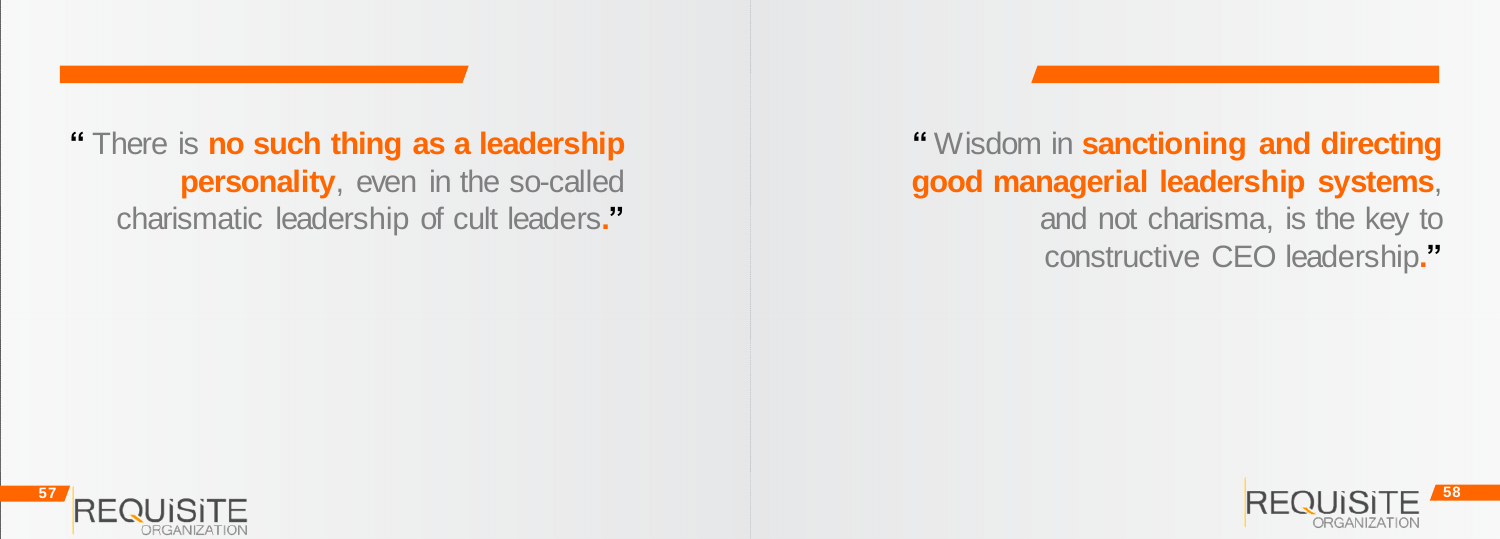**"** Required managerial leadership practices must **pass the test of inducing and reinforcing mutual trust between** employer and employees, managers and non-managers alike**."**



**"** Good managerial systems **bring out mutual trust and commitment in people**. Bad systems breed extreme self-interest."